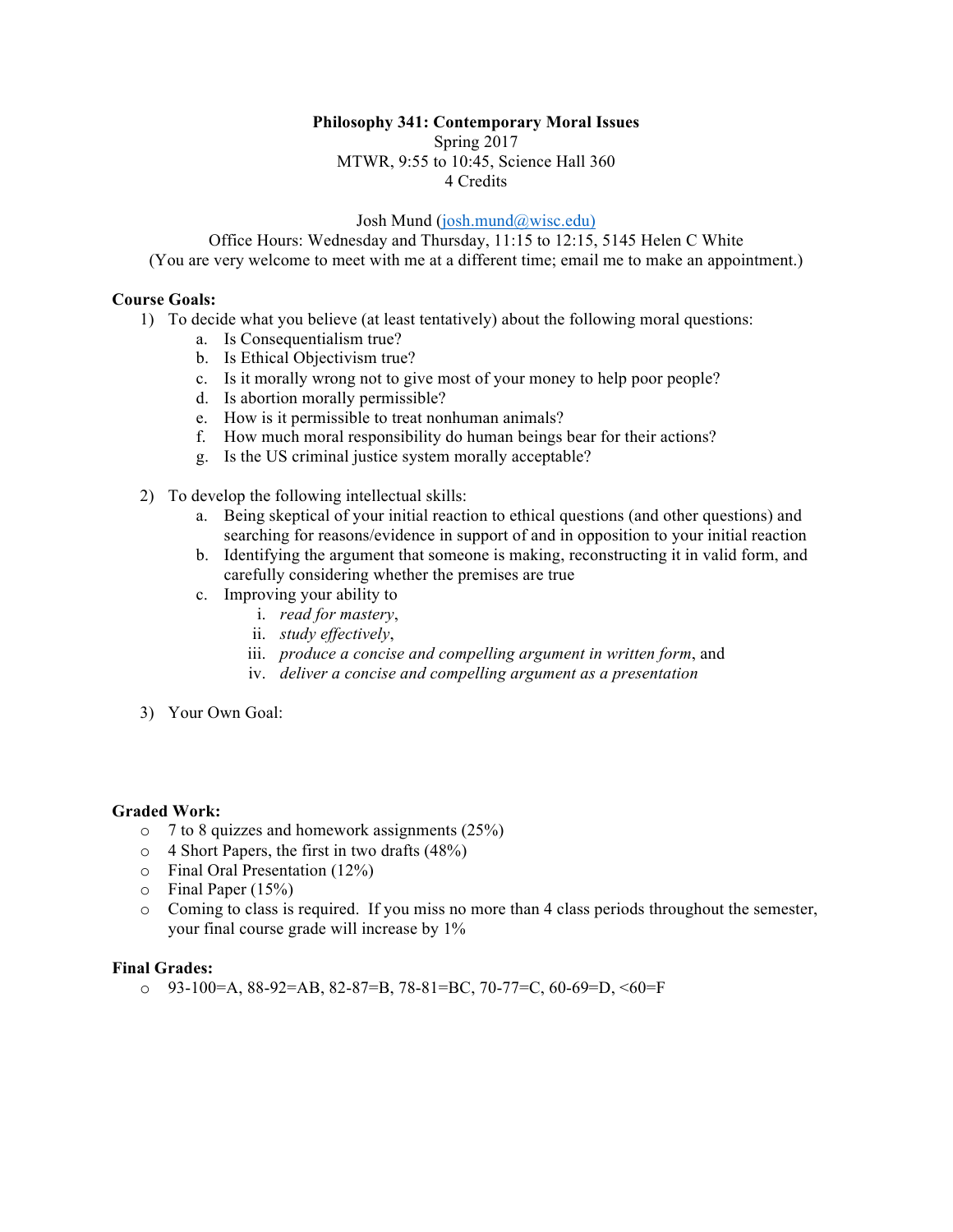## **Course Expectations:**

- o I hope everyone will be actively engaged and contribute to other people's learning, which you can do by asking lots of questions. Throughout the semester, if you have suggestions about what would make it easier for you to participate or be engaged, please be in touch with me.
- $\circ$  In this class, we'll discuss some very controversial topics. Most of the time we're trying to figure out whether someone who acts in a particular way is doing something *morally wrong*. Those kinds of discussions often bring up strong emotions; that kind of reaction is totally appropriate. I expect all of us to do the following two things during discussion: (1) be polite: pay attention when other people are talking, don't interrupt, and don't yell. (2) Respond to an *idea*, not a particular person who expresses an idea. For example, say something like "I think it's wrong to do suchand-such in such-and-such circumstances, and I believe that for the following reason"; don't say "If *you* would do such-and-such in such-and-such circumstances, then *you're* a terrible person (for the following reason)".
- o Please do not use phones, laptops, etc. during class. Keep them put away and on silent.
- o Academic dishonesty, including cheating and plagiarism, is treated very seriously. Any work you submit must be your own and must comply with the university guidelines on academic honesty: https://students.wisc.edu/student-conduct/academic-integrity/ . Whenever you have a question about complying with the academic honesty requirements, feel free to talk to me. If you're in a situation where it's the night before an assignment is due and you can't finish, please do not think about plagiarizing. Instead, take a deep breath, go to sleep, send me an email or come talk to me, and take a modest late-penalty rather than running a very large risk.

### **Readings:**

o All readings will be on our canvas site. Please bring hard copies of the readings assigned for the current topic with you to each class. Also, please bring a hard copy of the syllabus with you to each class.

### **Special Arrangements and Department contact:**

- $\circ$  If I can help accommodate a disability or any other issue that might get in the way of learning, please be in touch with me as soon as possible
- $\circ$  If you have a problem or issue regarding the course that you would like to discuss with someone not directly connected to the course, feel free to contact Jesse Steinberg, Assistant to the Chairperson, 5185 Helen C White Hall, jesse.steinberg@wisc.edu.

### **Class Schedule**

This schedule and the readings may change throughout the semester.

| Date   | Topic                              | Assignment Due / Readings |
|--------|------------------------------------|---------------------------|
| T1/17  | <b>Introduction/Ethical Theory</b> |                           |
| W      |                                    |                           |
| 1/18   |                                    |                           |
| R 1/19 |                                    |                           |
|        |                                    |                           |
| M      | Skill Day 1: Reading               | Syllabus quiz             |
| 1/23   |                                    |                           |
| T1/24  | Logic                              |                           |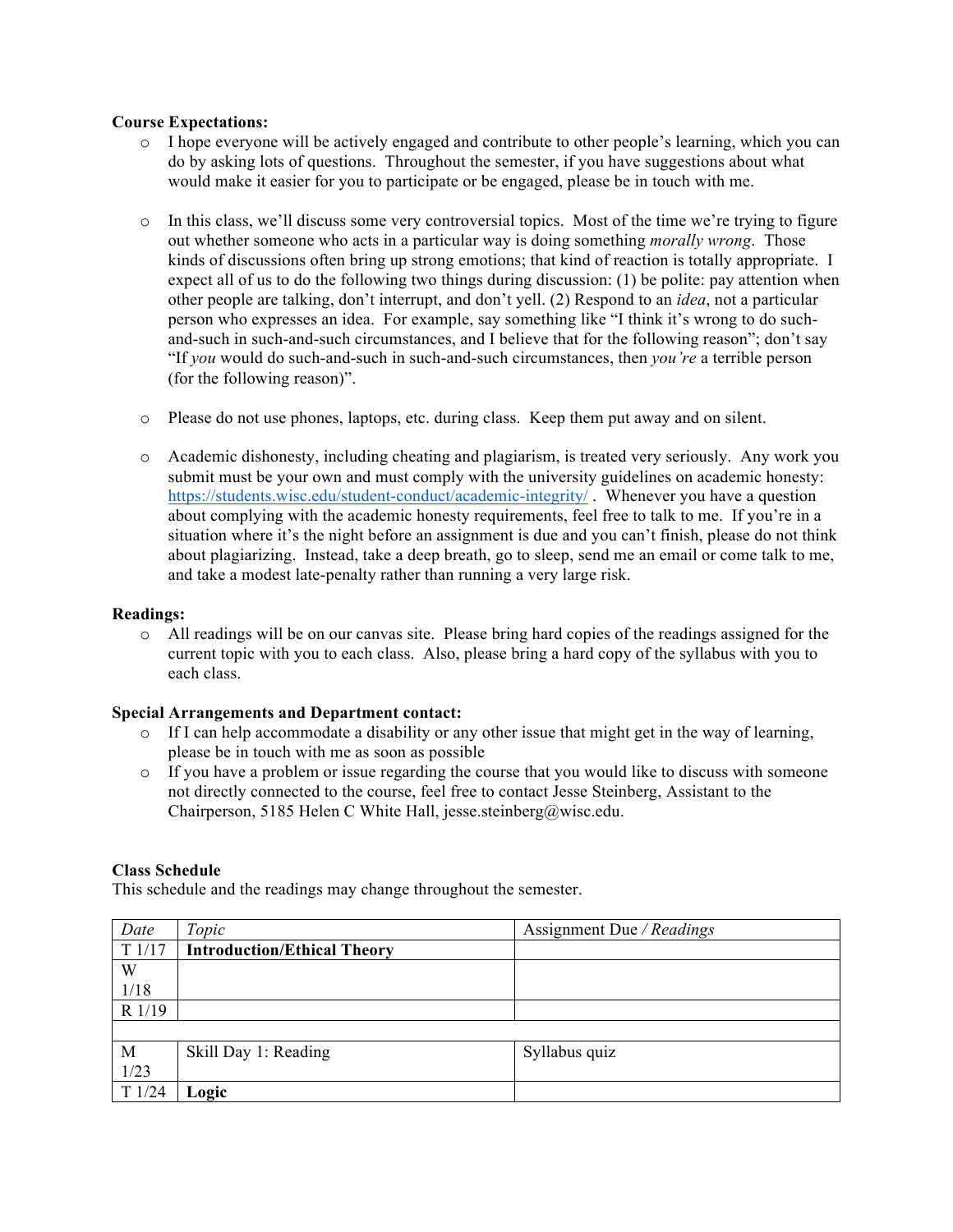| W                  |                                         | Ethical Theory quiz                         |
|--------------------|-----------------------------------------|---------------------------------------------|
| 1/25               |                                         |                                             |
| R 1/26             |                                         |                                             |
|                    |                                         |                                             |
| M                  | Skill Day 2: Studying                   | Dunlosky, "Strengthening the Student        |
| $1/30$             |                                         | Toolkit" (move to Monday)                   |
| $\overline{T1/31}$ | <b>Ethical Objectivism</b>              | Logic quiz                                  |
| W <sub>2/1</sub>   |                                         | Shafer-Landau "Ethical Relativism"          |
| $R$ 2/2            |                                         | Street, "Does Anything Really Matter"       |
|                    |                                         | Homework 1 due Thursday 2/2 in class        |
|                    |                                         |                                             |
| M 2/6              |                                         | <b>Chapter from Shafer-Landau, Whatever</b> |
|                    |                                         | Happened to Right and Wrong? use for        |
|                    |                                         | homework 2                                  |
| T2/7               |                                         |                                             |
| W 2/8              | Skill Day 3: Writing a Philosophy Paper |                                             |
| R 2/9              | <b>Obligations to the Poor</b>          | Homework 2 due Thursday 2/9 in class        |
|                    |                                         |                                             |
|                    |                                         |                                             |
| M                  |                                         | Singer, "Rich and Poor"                     |
| 2/13               |                                         | McNeil, "Beyond Swollen Limbs"              |
|                    |                                         | Dugger, "Preventable Disease Blinds         |
|                    |                                         | Poor" you don't need to bring the McNeil    |
|                    |                                         | or Dugger reading to class.                 |
| T2/14              |                                         | Arthur, "World Hunger and Moral             |
|                    |                                         | Obligation"                                 |
| W                  |                                         |                                             |
| 2/15               |                                         |                                             |
| R 2/16             |                                         | Wolf, "Moral Saints"                        |
|                    |                                         |                                             |
| M                  |                                         |                                             |
| 2/20               |                                         |                                             |
| T2/21              |                                         |                                             |
| W                  | <b>Abortion</b>                         | (i) "Fetal Development" from Encyclopedia   |
| 2/22               |                                         | of Abortion                                 |
|                    |                                         | (ii) "Abortion" from Encyclopedia of        |
|                    |                                         | <b>Bioethics</b>                            |
|                    |                                         | (iii) NCHS abortion fact sheet              |
|                    |                                         | (iv) Guttmacher Institute fact sheet        |
| R 2/23             |                                         | Marquis, "Why Abortion Is Immoral"          |
|                    |                                         | (see instructions on canvas site)           |
|                    |                                         |                                             |
| M                  |                                         | Draft of Short Paper 1 due Monday 2/27 in   |
| 2/27               |                                         | class                                       |
| T2/28              |                                         | Norcross, "Killing, Abortion, and           |
|                    |                                         | Contraception"                              |
| W 3/1              |                                         |                                             |
| R 3/2              |                                         | (i) Thompson, "A Defense of Abortion"       |
|                    |                                         |                                             |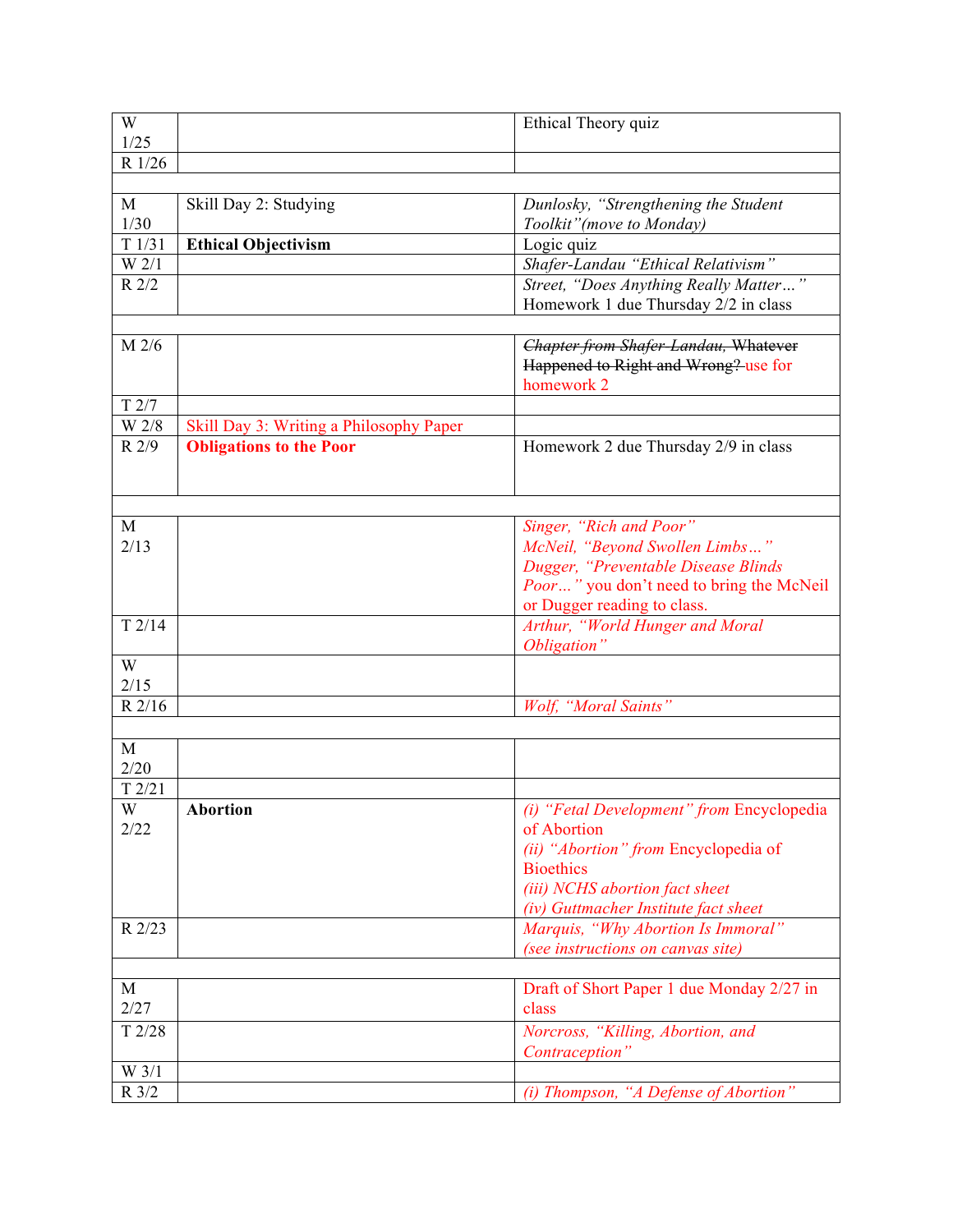|                        |                                           | (ii) "Pregnant and No Civil Rights" NYT                                                                                                            |
|------------------------|-------------------------------------------|----------------------------------------------------------------------------------------------------------------------------------------------------|
|                        |                                           |                                                                                                                                                    |
| M 3/6                  |                                           | Short Paper 1 due Monday 3/6 in class                                                                                                              |
| T3/7                   |                                           |                                                                                                                                                    |
| W 3/8                  | <b>Obligations to nonhuman Animals</b>    |                                                                                                                                                    |
| $R \frac{3}{9}$        |                                           | Varner, section of "Personhood and<br>Biography"                                                                                                   |
|                        |                                           |                                                                                                                                                    |
| $\mathbf{M}$<br>3/13   |                                           | Peer Review of Short Paper 2: see Short<br>Paper 2 assignment                                                                                      |
| T3/14                  |                                           | Singer, section of "Equality and Its<br>Implications"                                                                                              |
|                        |                                           | Homework 3 due Tuesday 3/14 in class                                                                                                               |
| W                      |                                           | Singer, "Equality for Animals?"                                                                                                                    |
| $R$ 3/16               |                                           | OPTIONAL: Hare, "Why I Am only a Demi-<br>Vegetarian'                                                                                              |
|                        |                                           | Short Paper 2 due Friday 3/17                                                                                                                      |
| Spring<br><b>Break</b> | XXXXXXXXXXXXXXXXXXXXXXXXXXXXXXXXXXXXX     | XXXXXXXXXXXXXXXXXXXXXXXXXXXXXXXXXXXXX                                                                                                              |
|                        |                                           |                                                                                                                                                    |
| M<br>3/27              |                                           | Norcross, "Puppies, Pigs, and People"                                                                                                              |
| T3/28                  |                                           | DeGrazia, "Animal Research", from<br>Animal Rights: A Very Short Introduction                                                                      |
| W<br>3/29              |                                           | Ringach, "The Use of Nonhuman Animals in<br><b>Biomedical Research'</b>                                                                            |
| R 3/30                 |                                           |                                                                                                                                                    |
| M 4/3                  |                                           | (i) Pound, "Where is the Evidence that<br>Animal Research'<br>(ii) Bass, "Lives in the Balance"                                                    |
| T4/4                   |                                           |                                                                                                                                                    |
| W 4/5                  | <b>Free Will and Moral Responsibility</b> | Rachels and Rachels, "Chapter 8 of<br><b>Problems from Philosophy"</b>                                                                             |
| R 4/6                  |                                           |                                                                                                                                                    |
|                        |                                           |                                                                                                                                                    |
| $\mathbf M$<br>4/10    |                                           | Van Inwagen, "Freedom of the Will"                                                                                                                 |
| T4/11                  |                                           |                                                                                                                                                    |
| W<br>4/12              | <b>Criminal Justice</b>                   | Homework 4 due Wednesday 4/12 in class<br>(i) Cole, Selection from Criminal Justice in<br>America<br>(ii) Ten, Introduction and Utilitarian Theory |
| R 4/13                 |                                           |                                                                                                                                                    |
|                        |                                           |                                                                                                                                                    |